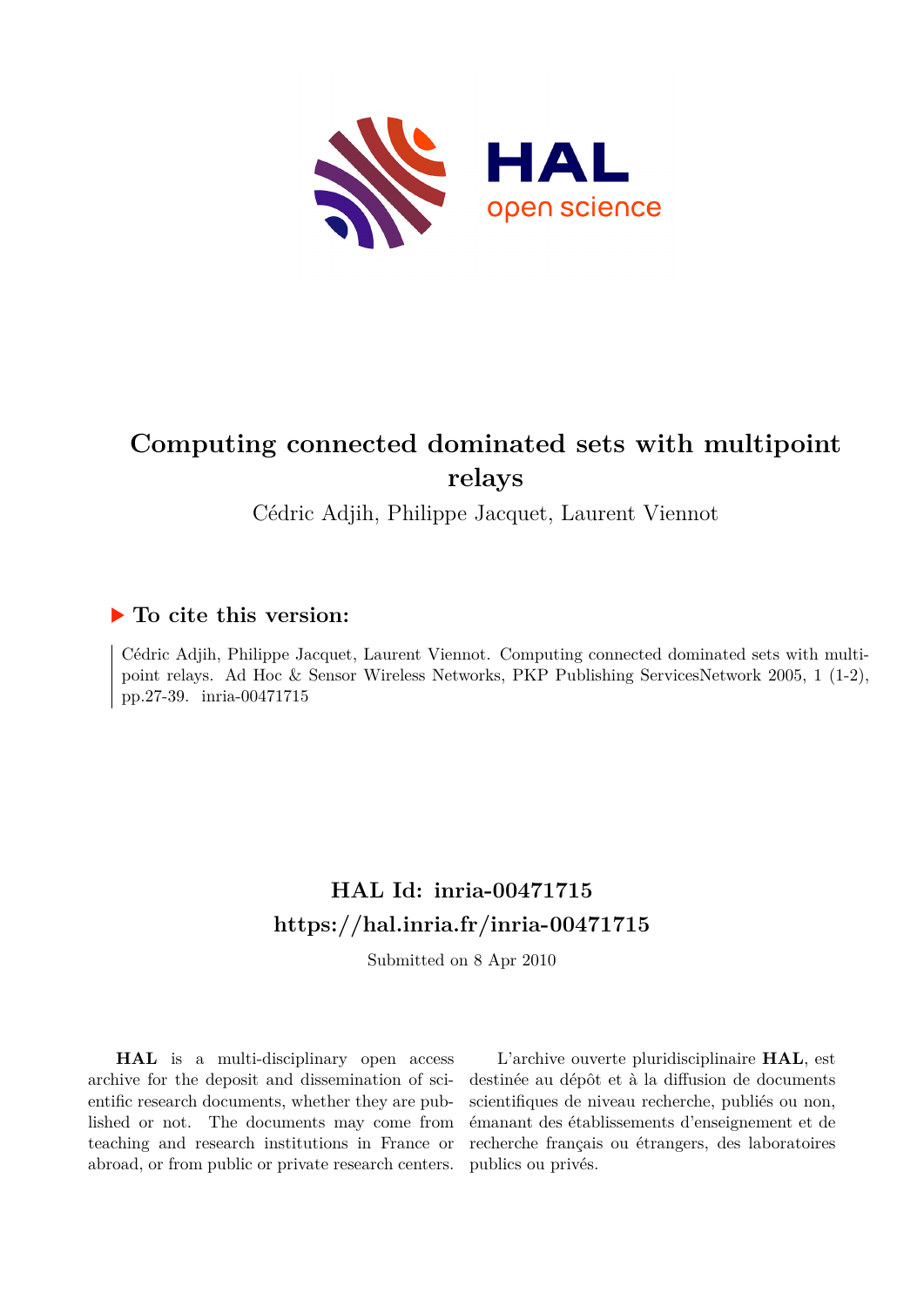# Computing connected dominated sets with multipoint relays

Cedric Adjih<sup>∗</sup> Philippe Jacquet<sup>∗</sup> Laurent Viennot<sup>∗</sup>

August 3, 2004

#### Abstract

Multipoint relays offer an optimized way of flooding packets in a radio network. However, this technique requires the last hop knowledge: to decide whether or not a flooding packet is retransmitted, a node needs to know from which node the packet was received. When considering broadcasting at IP level, this information may be difficult to obtain. We thus propose a scheme for computing an optimized connected dominating set from multipoint relays. Proof of correctness and simulations are given for all these broadcasting mechanisms.

Key-words: multipoint relays, connected dominating set, ad hoc network

## 1 Introduction

Ad hoc networks [3] offer new paradigms for routing. Unicast routing has been widely studied. On the other hand, broadcasting in an ad hoc network is still an open issue. The main focus here will be on optimizing the bandwidth utilization for broadcasting a packet. Wireless interfaces have an inherent capacity for broadcasting, i.e. with one emission, a node can reach all the nearby nodes. However, it is hard in practice to benefit from this capacity in order to avoid redundant retransmissions.

Another problem is to avoid loops when broadcasting. We will assume in the following that some mechanism allows a node to know if it has already received a packet or not. This can usually be achieved by using sequence numbers or computing signatures of packets.

The simplest way of broadcasting a packet to all nodes in an ad hoc network is basic flooding, that we call pure flooding.

Pure flooding forwarding rule: a node retransmits if it has not already received the packet.

<sup>∗</sup>inria Rocquencourt, Domaine de Voluceau, 78153 Le Chesnay, France, {Cedric.Adjih, Philippe.Jacquet, Laurent.Viennot}@inria.fr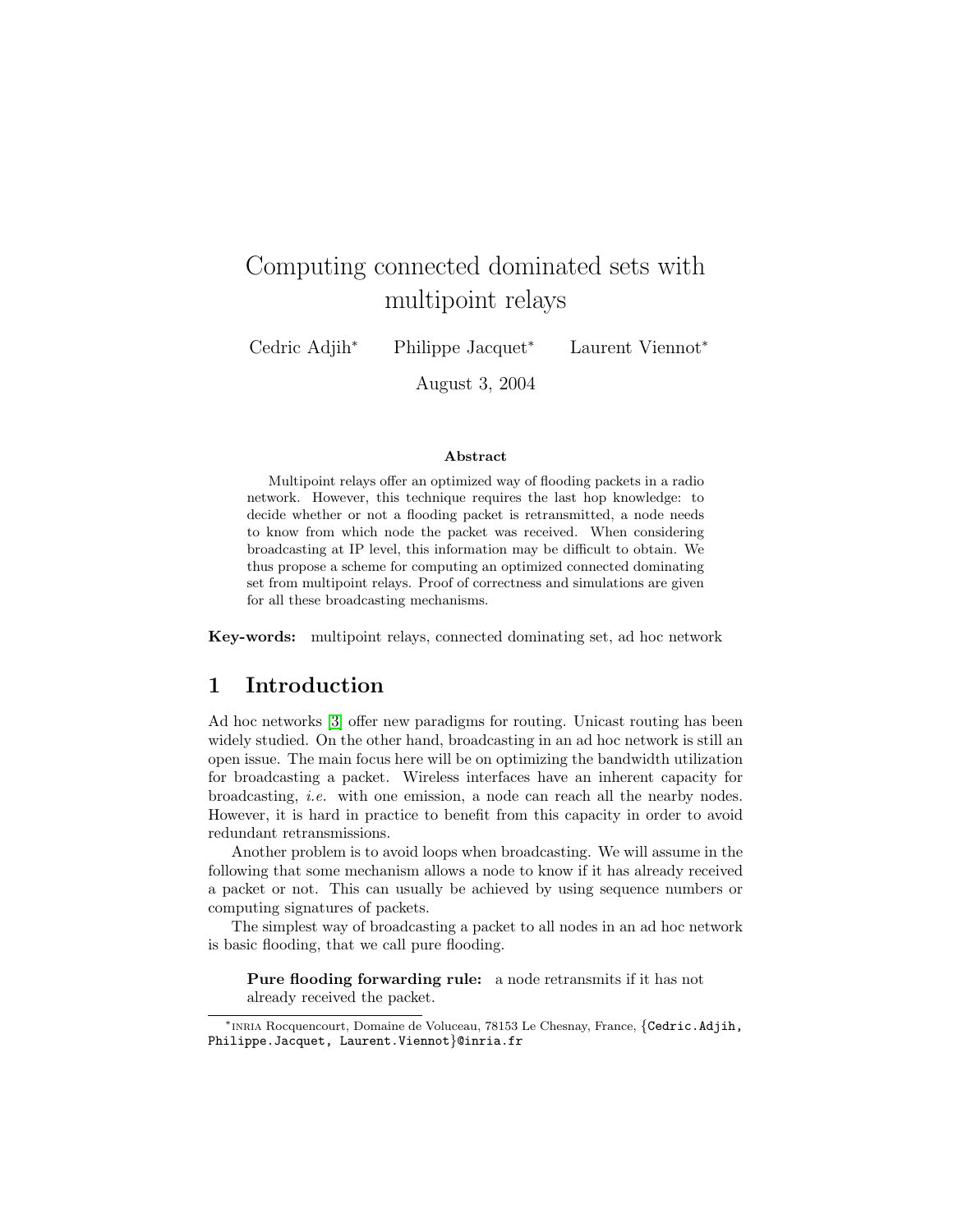Clearly all nodes reachable from the source will receive the packet. However, every node will retransmit the packet when it is possible, as we will see, to greatly reduce the number of retransmissions.

Several techniques have been proposed to optimize flooding with two hop neighborhood knowledge (i.e. a node knows its neighbors and the neighbors of its neighbors). Link state routing protocols usually provide this information. It is usually obtained by regularly emitting so-called Hello packets containing lists of neighbors.

From graph theory point of view, the set of nodes that will retransmit a given broadcast packet (including the source) must form a connected dominating set. A dominating set is a set of nodes such that any node in the network is neighbor of some element of the set. It is connected if the subgraph formed by this set is connected. The connectedness of the dominating set insures that all nodes of the connected dominating set will receive the packet and will thus be able to retransmit it. The dominating set property insures that all nodes will receive the packet (assuming no transmission error).

Computing a minimum size connected dominating set is NP hard. Moreover, the selection of the connected dominating set must be distributed. Based on two hop neighborhood knowledge, a node has to decide whether or not it is in the dominating set. Some heuristics based on neighborhood inclusions have been proposed [14, 4, 9, 5, 11, 12]. If a connected dominating set has been elected, then the forwarding rule becomes:

Connected dominating set forwarding rule: a node retransmits if it has not already received the packet and it is in the connected dominating set.

On the other hand, the multipoint relay technique has been proposed to optimize flooding when the last hop information is given  $[6, 2, 7]$ . The idea behind this technique is to compute some kind of local dominating sets. Each node computes a multipoint relay set with the following properties:

- the multipoint relay set is included in the neighborhood of the node, the element of the multipoint relay set are called multipoint relays (or MPR for short) of the node,
- each two hop neighbor of the node has a neighbor in the multipoint relay set (we say that some multipoint relay covers the two hop neighbor).

The multipoint relay set plus the node forms a dominating set of the two hop neighborhood of the node.

More formally, let  $\mathcal{N}(E)$  denote the set of all nodes that are in a given set E or have a neighbor in E. We say that E covers a set F when  $F \subset \mathcal{N}(E)$ . Let  $\mathcal{N}_1(E) = \mathcal{N}(E) - E$  denote the nodes at distance 1 from E and  $\mathcal{N}_2(E) =$  $\mathcal{N}(\mathcal{N}(E)) - \mathcal{N}(E)$  denote the nodes at distance 2 from E. When  $E = \{x\}$ contains only one node,  $\mathcal{N}_1({x})$  is the neighborhood of x and  $\mathcal{N}_2({x})$  is the two hop neighborhood of x. A MPR set M of a node x is thus any subset of  $\mathcal{N}_1({x})$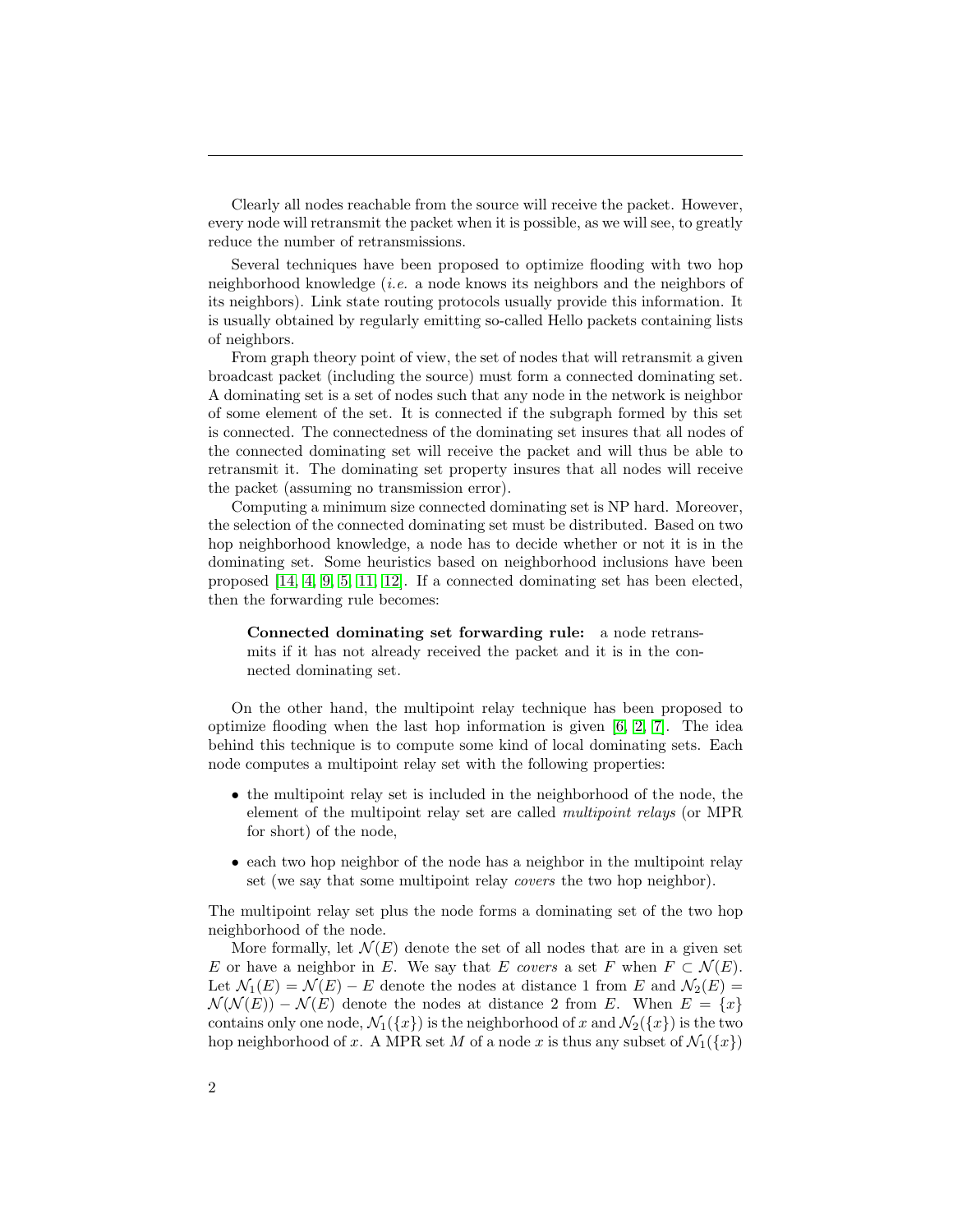such that  $\mathcal{N}_2({x}) \subset \mathcal{N}(M)$ . We say that M is a subset of neighbors that covers the two hop neighborhood of  $x$  or equivalently  $M$  which is a dominating set of the subgraph induced by  $\mathcal{N}(\mathcal{N}(\lbrace x \rbrace)).$ 

We call multipoint relay selector of a node  $x$  a node which has selected node x as multipoint relay.

It can then be proven that the following forwarding rule allows to reach all the nodes in the network (assuming no transmission error):

Multipoint relay flooding forwarding rule: a node retransmits if it has not already received the packet and it is a multipoint relay of the last emitter.

The smallest the multipoint relay sets are, the fewer retransmissions will occur. It is NP hard to compute a multipoint relay set with minimum size [7] but there exists good heuristics based on preferring neighbors with large degree as multipoint relays.

In this paper, we propose an algorithm for computing a connected dominating set based on multipoint relays. The only knowledge assumed for a given node is two hop neighborhood and the list of neighbors that have selected the node as multipoint relay (such neighbors are called multipoint relay selectors). This information can be contained in hello packets that nodes periodically broadcast to their neighbor in order to monitor links validity. The algorithm does not need any distributed knowledge of the global network topology. These assumptions make the algorithm very attractive for mobile ad hoc networks since it needs just local updates at each detected topology change.

This paper first gives some insight about MPR sets computation. We then compare MPR connected dominating set broadcasting to MPR flooding and to other classical connected dominating set heuristics. Finally we include proofs of correctness for all these techniques.

# 2 Computing MPR Sets

Two interesting ways of computing MPR sets have been proposed [1, 8].

### 2.1 Greedy MPR set computation

In practice the following greedy algorithm [1] works very well for computing the MPR set of a node x. If v is a two hop neighbor of x, we call connecting neighbors the nodes that are connected to both  $x$  and  $v$ .

We start with an empty MPR set.

• Step 1: Find the two-hop neighbors that have only one connecting neighbor. Put in the MPR set the connecting neighbors in  $\mathcal{N}(x)$  that connect  $u$  to these two-hop neighbors. (Notice that any MPR set must contain these connecting neighbors.)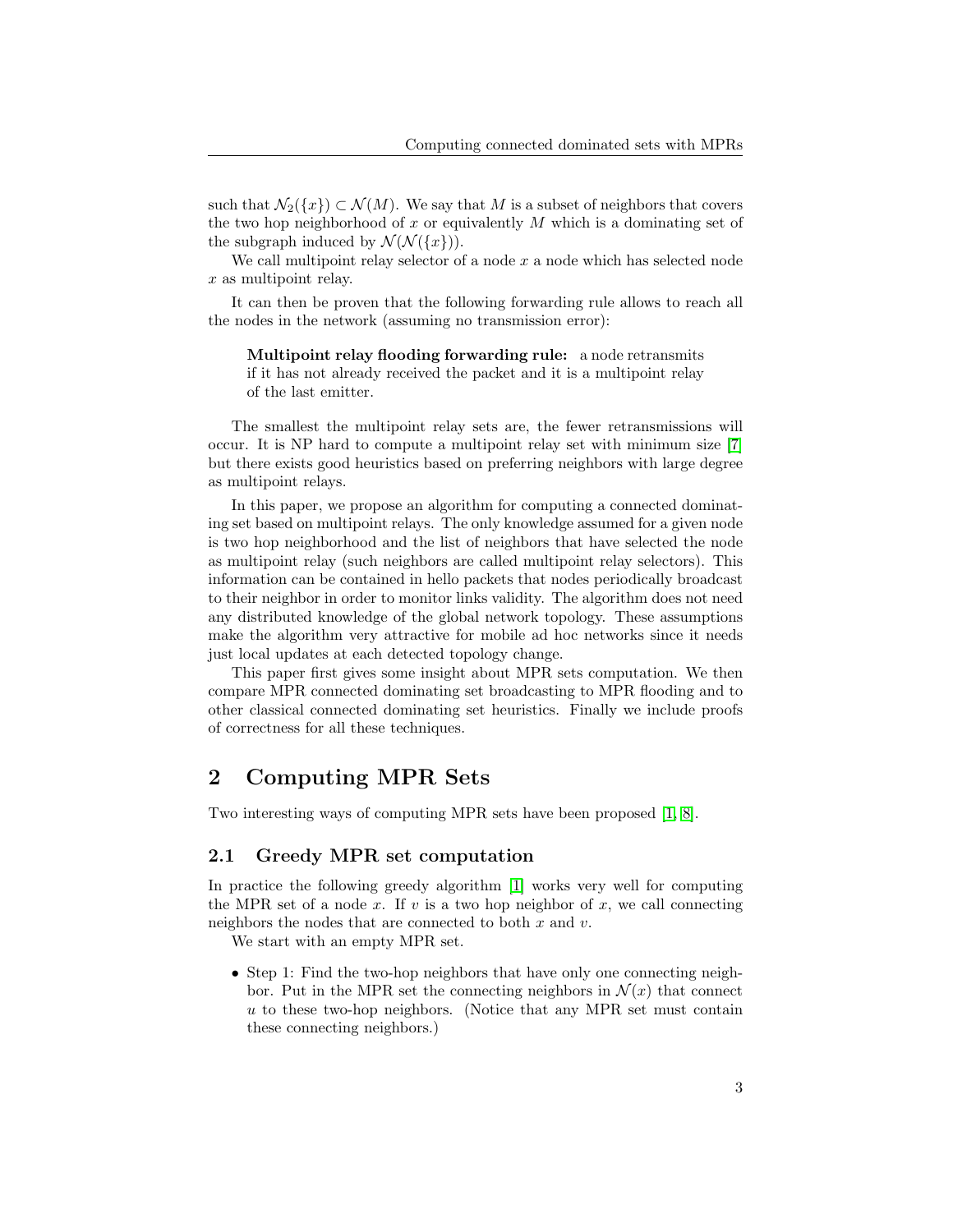- Step 2: Add in the MPR set the neighbor node that covers the largest number of two-hop neighbors of  $x$  that are not yet covered by the current MPR set.
- Repeat Step 2 until all two-hop neighborhood is covered.

It has been shown [7] that the greedy algorithm provides an MPR set whose size is at most  $\log m$  larger than the optimal MPR set, where m is the maximum degree of a node. The greedy algorithm computation takes  $O(m^2)$  time. (Computing the sets of connecting neighbors of every two-hop neighbor takes  $O(m^2)$ time. The number of uncovered two-hop neighbors covered by each neighbor can be updated at each step with overall complexity  $O(m^2)$ .

### 2.2 Min-id MPR set computation

We describe here an algorithm called the  $min-id$  algorithm that consists into selecting the nodes in the increasing order of their ID's (or any arbitrary increasing order). It is similar to the "parent" computation proposed in [8].

Start with an empty MPR set.

• Check the neighbor nodes in the increasing order of their identifiers. If the current node covers a two-hop neighbor which was not yet covered by the current MPR set, then add the current node to the MPR set.

Although the min-id algorithm is far from optimal (there is no bound with regard to the optimal MPR set size), it also has the advantage that the node can detect by itself whether or not it belongs to the MPR set of a neighbor [8], but this computation takes  $O(m^3)$  time. The set of nodes that select a given node x as MPR is called the MPR selector set of x. The above reverse MPR selection algorithm for node u operates as follow:

Start with an empty MPR selector set.

• For each pair of neighbor nodes  $x$  and  $v$ , compute the set of nodes that neighbors of both x and v by intersecting the neighborhood of x and v. If node  $u$  has the smallest identifier among them, then  $x$  and  $v$  are both added to the MPR selector set.

Both algorithms clearly agree on MPR relations.

#### 2.3 Simulation model

Our first set of simulations will compare the two above algorithms for computing MPR sets. We take as model network of 2,000 nodes randomly and uniformly in a square field  $L \times L$ . Two of nodes are in range of each other when the distance is smaller than a fixed radius R. This model defines the disk unit graph which is classically used for modeling radio connectivity in an open field with a fixed radio range.

We call m the central node degree which is defined as  $m = 2000 \frac{\pi R^2}{L^2}$ . It is the average neighborhood size of a node in the center of the square field. We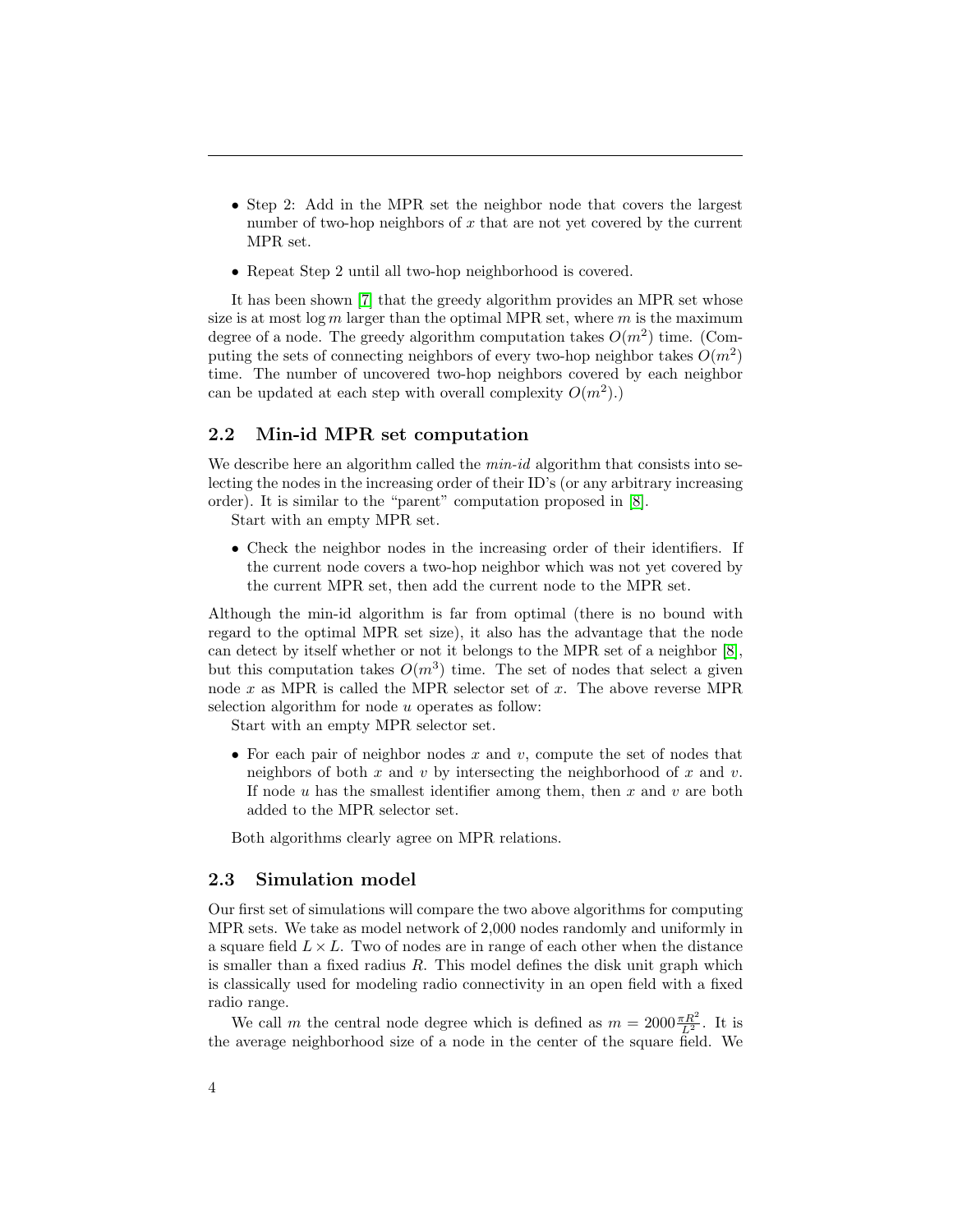

Figure 1: Average neighborhood size versus central node degree.



Figure 2: Radio range or radius versus central node degree.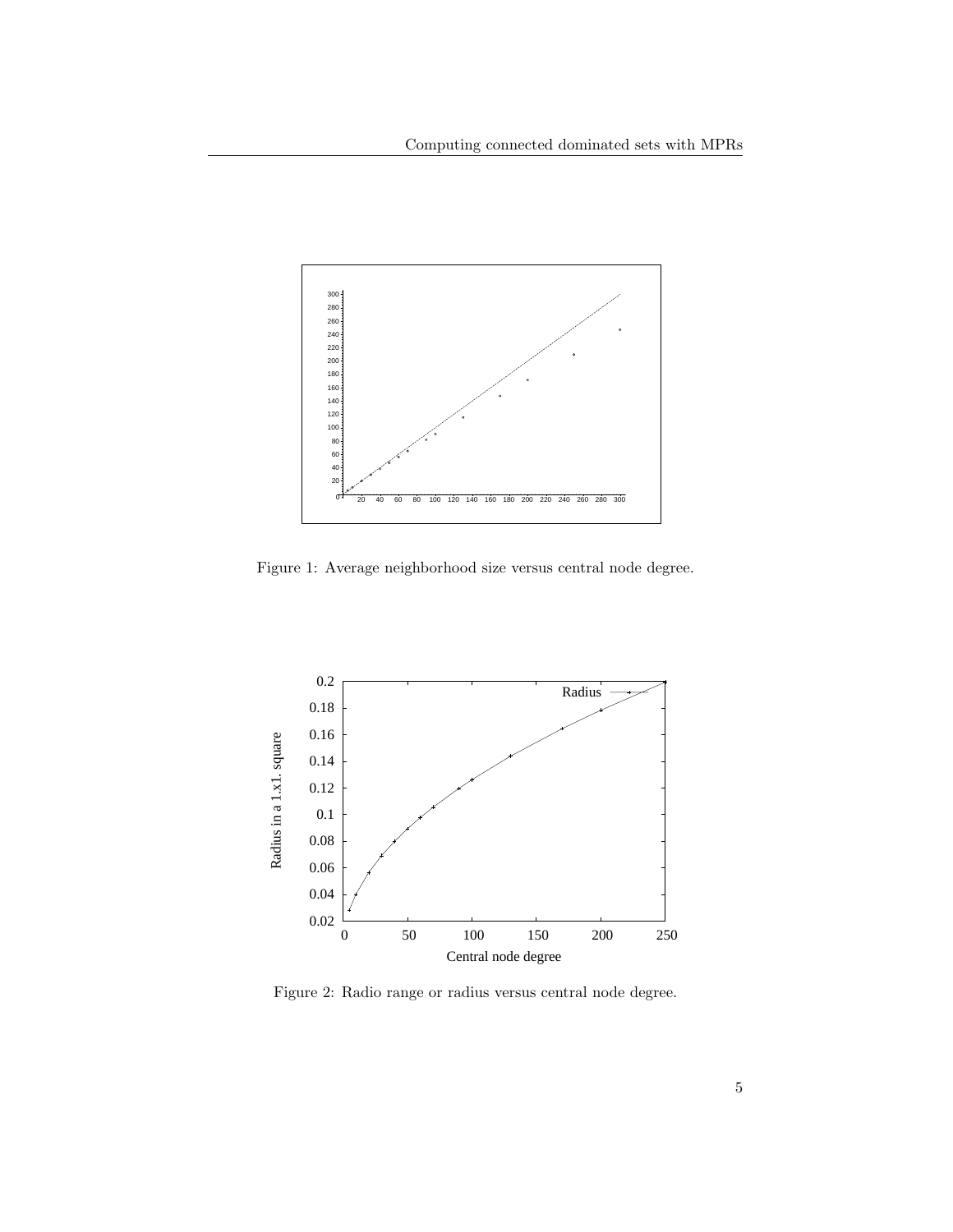

Figure 3: Average MPR size with greedy algorithm (plain) and with min-id algorithm (dashed) versus central node degree.

run different simulations with different values of  $R$  in order to let  $m$  vary. The average neighborhood size for any node is smaller than  $m$  since some nodes have their neighborhood cut by the border of the field. Figure 1 shows the actual average neighbor size with respect to density  $m$ . The border effect becomes apparent when  $m > 100$ .

## 2.4 Comparing greedy and min-id MPR algorithms

Figure 3 displays the average number of MPR per node using greedy algorithm and min-id algorithm. It turns out that the number of MPR nodes is much smaller than the average neighborhood size, illustrating the performance of the MPR selection. Anyhow the greedy algorithm is more efficientt than the min-id algorithm.

Figure 4 shows the average fraction of nodes in the network that retransmit in an MPR flooding. Notice that the performance ratio between greedy algorithm and min-id algorithm is similar to the ratio between average MPR set sizes. (Some artifact is observed for low densities because of unconnected network situations.)

Figure 5 shows the total number of nodes in the network that are MPR of at least one node in the network. Notice the surprising results that greedy algorithm and min-id algorithm provides very similar results although the average numbers of MPR per node greatly differ. The reason is that the min-id algorithm counterbalances its low performance by forcing nodes to be MPRs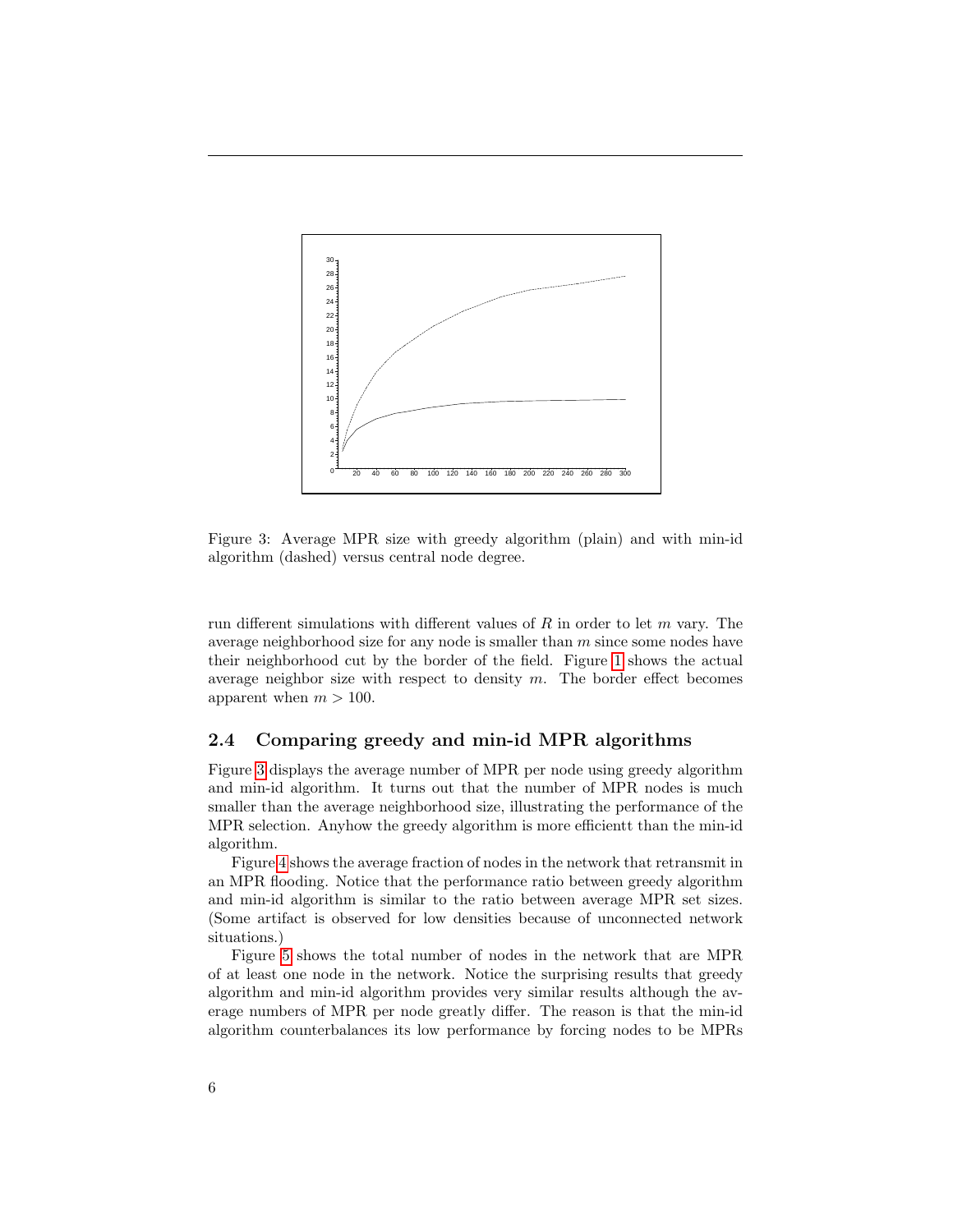

Figure 4: Average fraction of nodes in the network implied in an MPR flooding, with greedy algorithm (plain) and with in-id algorithm (dashed), versus central node degree.



Figure 5: Average fraction of nodes which are MPR of at least one node in the network, with greedy algorithm (plain) and with in-id algorithm (dashed), versus central node degree.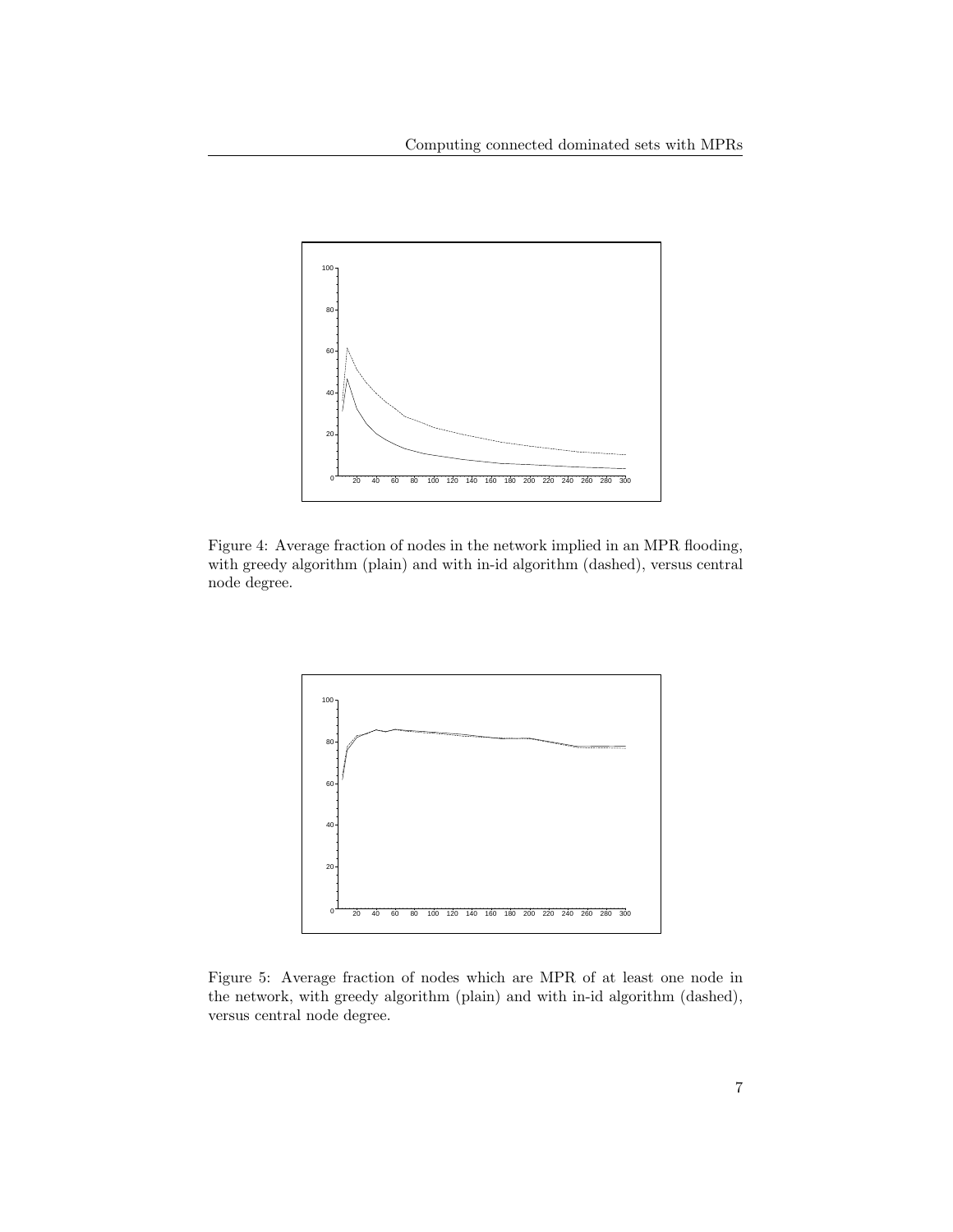of several nodes. However the dominating set made by all the MPRs is not performant (too many nodes).

# 3 Computing a Connected Dominating Set

We now propose a connected dominating set election algorithm based on multipoint relays that we call MPR-CDS.

## 3.1 MPR Connected Dominating Set

To allow coordination between nodes, our algorithm requires the knowledge of a total order of the nodes. One can possibly use the smallest IP address of a node as an ID, and we will say that a node is smaller than an other if it has a smaller ID. Any total order on which all nodes agree can be used.

MPR-CDS rule: A node decides that it is in the connected dominating set if and only if:

- the node is smaller than all its neighbors (rule 1),
- or it is multipoint relay of its smallest neighbor (rule 2).

The correctness of this procedure is shown in Section 4.1. Theoretical relationship with MPR-flooding is also shown. We first show how MPR flooding and MPR-CDS are tightly related on simulation results (with the same model as before).

#### 3.2 Comparing MPR flooding with MPR-CDS

Figure 6 shows the fraction of nodes selected by the MPR-CDS algorithm (rule 1 and rule 2) compared to the fraction of nodes retransmitting in a MPR flooding. To better understand the relationship between MPR flooding and MPR-CDS, a "rule 2" curve illustrates the fraction of nodes selected by applying only rule 2 of the algorithm.

As we can see the MPR flooding curve lies in-between the two curves for MPR-CDS and rule 2 alone. Intuitively, MPR flooding corresponds to applying only rule 2 with respect to the order of emissions as we will see more formally in Section 4.4. However, the order of emission seems slightly less favorable than a random order. (Each re-transmitter waits a random delay before emitting.)

### 3.3 Generalized Wu and Li CDS algorithm

To evaluate our MPR-CDS algorithm, we compare it to the best CDS heuristic to our knowledge. (Recall that we restrict our framework to the knowledge of two-hop neighborhood.) Many heuristics have been proposed for computing a CDS in an ad hoc network [14, 4, 9, 5, 11, 12]. However, most of them are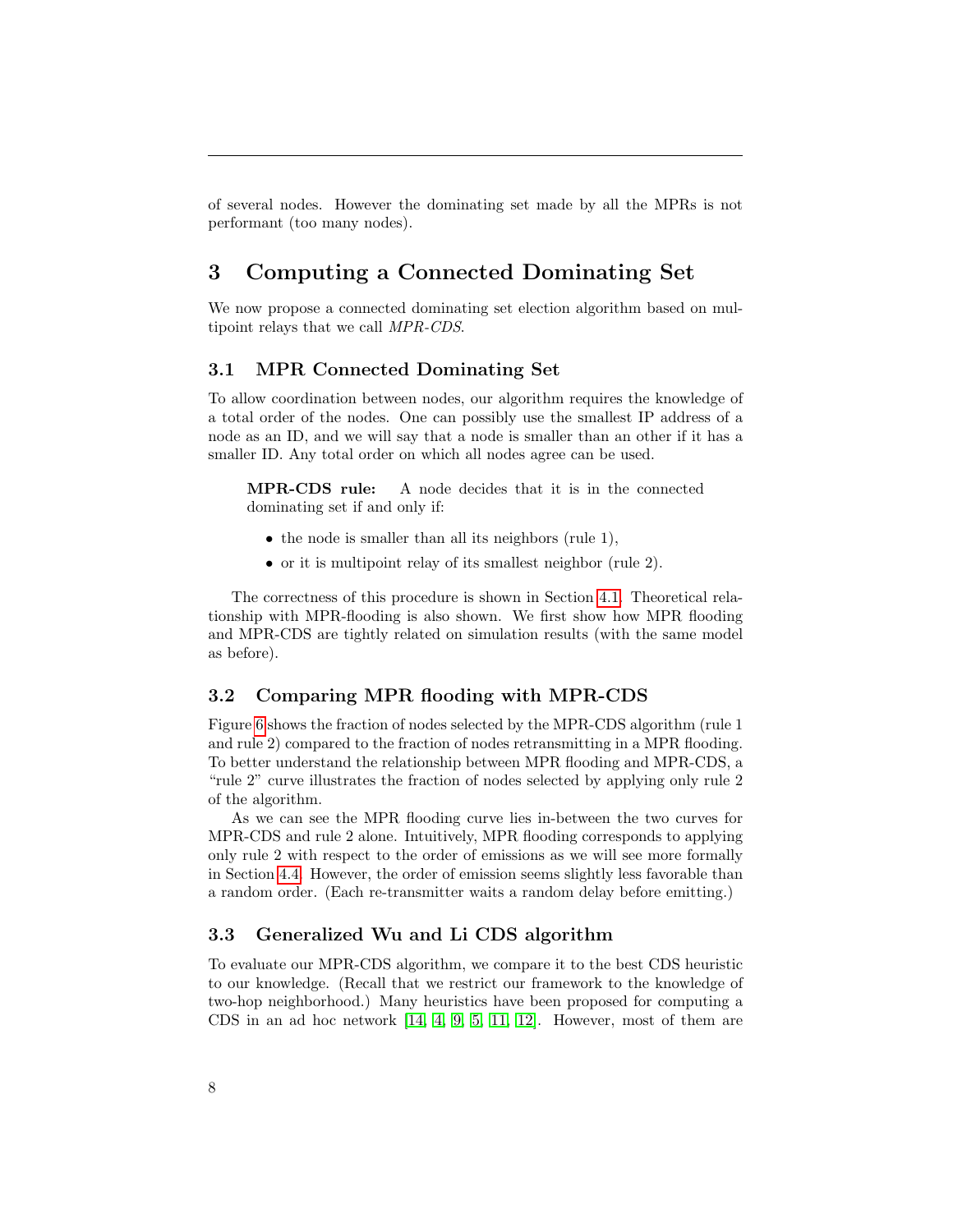

Figure 6: Average fraction of nodes implied in a MPR flooding or a MPR-CDS

inspired from the seminal elimination scheme of Wu and Li [14]. See [13] for an overview of these techniques.

The best results are obtained with the following straightforward generalization of Wu and Li rules:

**GWL-CDS** rule: A node u considers the set  $M$  of neighbors with ID larger than the ID of  $u$ .  $u$  considers it is in the connected dominating set if and only if one of the two following rules fail:

- $M$  is connected,
- M covers  $\mathcal{N}(u)$  (i.e.  $\mathcal{N}(u) \subset \mathcal{N}(M)$ ).

We call the resulting set the  $GWL-CDS$ . The test whether  $M$  is connected can be extended by using two-hop neighbors with greater ID than u. The above algorithm is an undirected version of "rule k" algorithm [12]. It is also very close to [10]. However, all these techniques have similar performances [13].

## 3.4 Comparing MPR-CDS and GWL-CDS

Figure 7 compares MPR broadcasting techniques (MPR flooding and MPR-CDS) with GWL-CDS. The three techniques behave similarly. However, GWL-CDS behaves slightly better with regard to the number of emissions. Notice that these simulations hold for 2000 nodes.

Figure 8 displays the same simulations for a 100 nodes network. In that case, MPR-CDS and GWL-CDS behave equally well, and MPR flooding is slightly better. This can be explained by an edge effect of the simulation field. With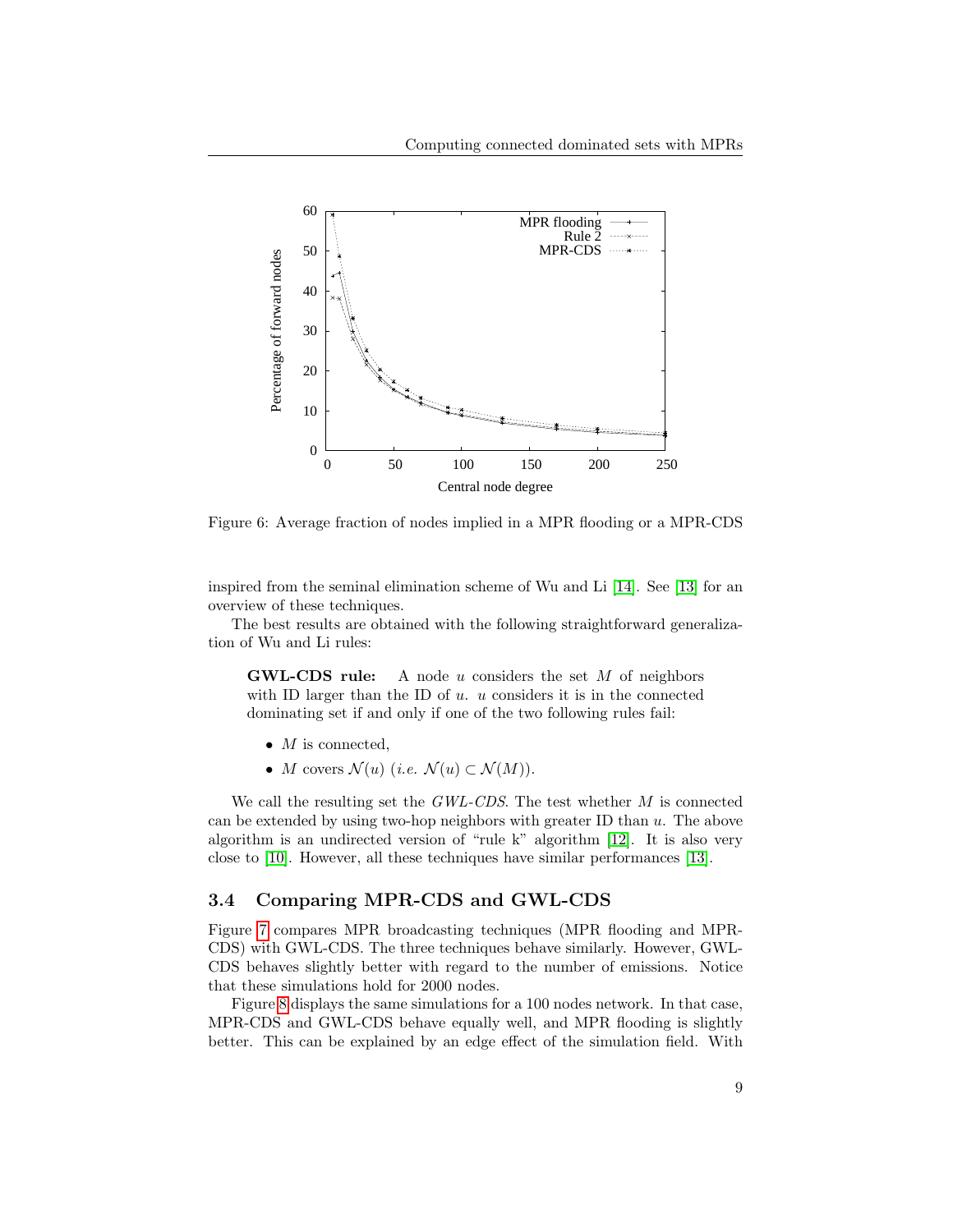

Figure 7: Average fraction of nodes in the network implied in an MPR flooding, in a MPR-CDS and in a GWL-CDS (with a 2000 nodes network).



Figure 8: Average fraction of nodes in the network implied in an MPR flooding, in a MPR-CDS and in a GWL-CDS (with a 100 nodes network).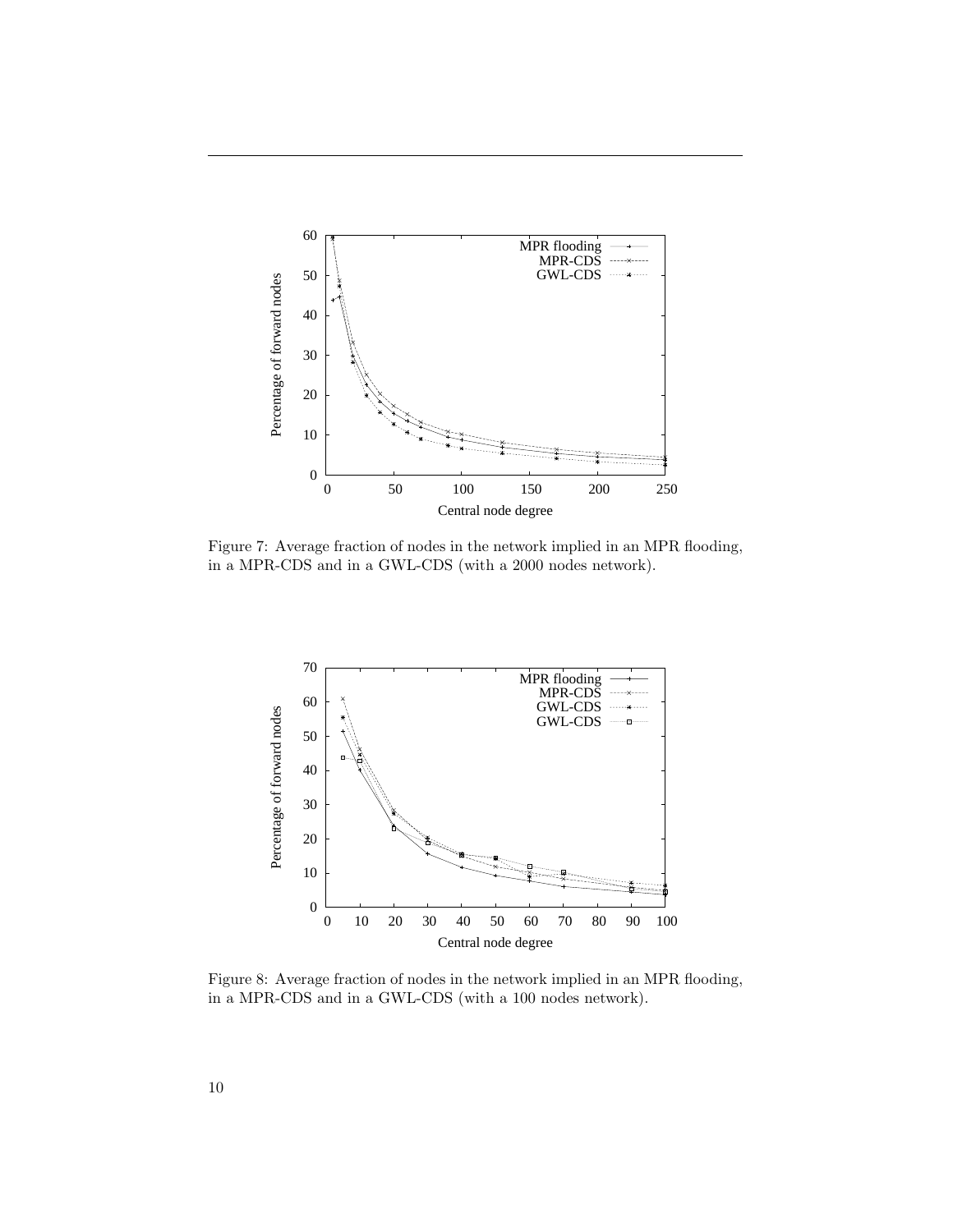fewer nodes, the same central node degree implies a larger radio range with respect to the field dimensions. MPR selection seems to react very well to such discontinuity in node repartition.

## 4 Correctness of proposed mechanisms

### 4.1 Correctness of MPR-CDS

Let us call  $D$  the set of all nodes that have decided to be in the connected dominating set. The smallest node of the network is clearly in  $D$  by rule 1. Let C be the connected component of the smallest node in the subgraph induced by D. We are going to show that  $C$  is a dominating set for the network (assuming that the network is connected of course). This will prove in particular that any node in  $D$  has a neighbor in  $C$ , implying that  $C$  indeed equals  $D$ . This will thus prove that D is connected on the one hand and that D is a dominating set on the other hand.

Assume by contradiction that  $C$  is not a dominating set. There must exist some nodes that are not in  $\mathcal{N}(C)$ . Consider the set V of nodes connecting some node in C to some node in  $\mathcal{N}(C)$ , the complementary of  $\mathcal{N}(C)$ . V is the set of nodes which have at least one neighbor in  $C$  and at least one neighbor in  $\mathcal{N}(C)$ . As the network is connected, our assumption implies that V is not empty. Notice that  $V \cap C = \emptyset$  by construction. We now consider the smallest node m in  $\mathcal{N}(V)$ .

- Either m is in  $\mathcal{N}(C)$ . As  $m \in \mathcal{N}(V)$ , there exists a neighbor v of m in V. Let c be a neighbor of  $v$  in  $C$ . Consider the multipoint relay set of m: as c is a two hop neighbor of m, there must exist some multipoint relay r of m which is a neighbor of c. Notice that r must be in  $V$ . As the smallest neighbor of r is  $m, r$  should have elected itself in  $D$  by rule 2, contradicting  $V \cap C = \emptyset$ .
- Either m is in  $\mathcal{N}(C)$  which can be partitioned in V and  $\mathcal{N}(C) V$ :
	- If m is in V, m should have elected itself as being in D since all its neighbors are greater. This is again a contradiction with  $V \cap C = \emptyset$ .
	- On the other hand if m is not in V, it cannot have any neighbor in  $\mathcal{N}(C)$ . Let v be a neighbor of m in V, and let x be a neighbor of v in  $\overline{\mathcal{N}(C)}$ . As m has no neighbor in  $\overline{\mathcal{N}(C)}$ , x is not a neighbor of m and some multipoint relay  $r$  of  $m$  must be connected to  $x$ . As  $m$  cannot have any neighbor in  $\overline{\mathcal{N}(C)}$ , r must be in  $\mathcal{N}(C)$ . As r has a neighbor in  $\mathcal{N}(C)$ , it is in V. The smallest neighbor of r is thus m implying that r should be in D by rule 2, contradicting again  $V \cap C = \emptyset$ .

In all cases we get a contradiction. C thus have to be a dominating set. As mentioned before, this implies that  $D = C$  is a connected dominating set.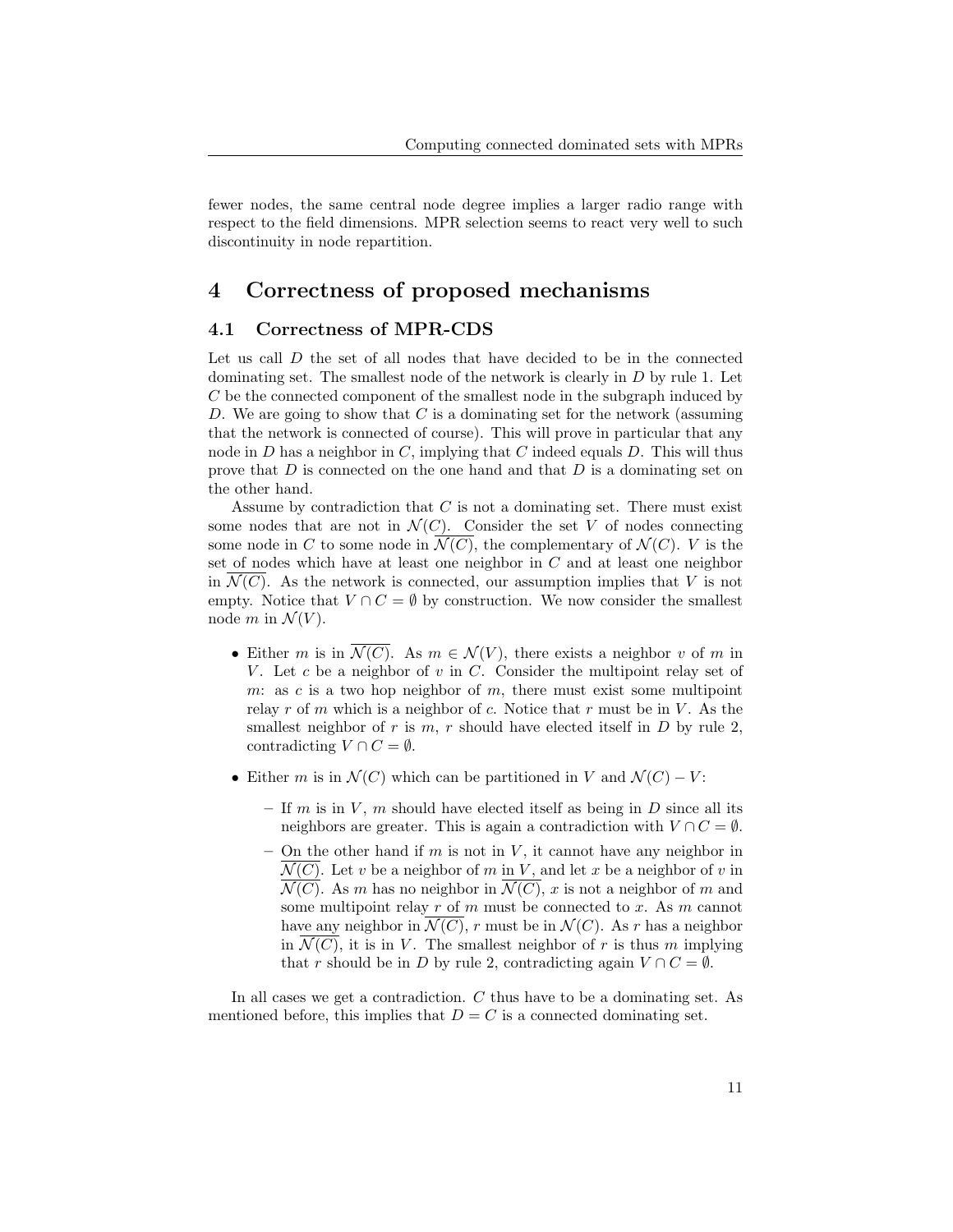#### 4.2 Correctness of GWL-CDS

For the sake of clarity, we include a proof of correctness for GWL-CDS algorithm.

Let  $u_1, \ldots, u_n$  denote the nodes of a connected network sorted by increasing ID. Let D be the set of nodes that elect themselves as being part of the GWL-CDS with the above rules. We set  $D_i = D \cup \{u_{i+1}, \ldots, u_n\}$ . We show by induction on  $i$  that  $D_i$  is a connected dominating set.

 $D_0$  contains all nodes and is clearly connected and dominating.

Suppose  $D_{i-1}$  is connected and dominating. If  $u_i$  does not eliminate itself,  $D_i = D_{i-1}$  is also connected and dominating. Otherwise, the neighbors  $v_1, \ldots, v_k$  of  $u_i$  with greater ID are connected and cover  $N(u_i)$ . As  $v_1, \ldots, v_k$ have a larger ID than  $u_i$  they are all in  $\{u_{i+1}, \ldots, u_n\}$  and thus in  $D_i$ .  $D_i =$  $D_{i-1} - \{u_i\}$  is still dominating since any neighbor of  $u_i$  is dominated by some node among  $v_1, \ldots, v_k$ .  $D_i$  is still connected since any pair of node connected via  $u_i$  can still be connected by a path in  $v_1, \ldots, v_k$ .

#### 4.3 MPR flooding correctness

When a multipoint relay flooding is carried out, the set of nodes that retransmit the packet (including the source) forms a connected dominating set. We recall the proof of that fact for the paper to be self contained.

The nodes that retransmit are clearly connected. It is thus sufficient to show that any node receives the message. Suppose by contradiction that some node  $y$  does not receives the message. Consider the closest nodes to  $y$  (in number of hops) that receive the message. Let  $C$  denote this set and let  $d$  be the distance in number of hops between  $y$  and nodes in  $C$ . (C is not empty as soon as we assume that some path in the network connects the source of the MPR flooding to y.) Let B be the set of re-transmitters in  $\mathcal{N}(C)$ . All these nodes must be at distance  $d+1$  from y by our contradiction hypothesis. Let m be the first emitter in B. m has a neighbor in C and a two-hop neighbor at distance  $d-1$ from y. m must thus have elected an MPR  $r$  to cover this two-hop neighbor.  $r$ must be in  $C$  and should have retransmitted according to the MPR forwarding rule. This contradiction terminates the proof.

#### 4.4 Comparison between MPR flooding and MPR-CDS

We are going to show that the connected dominating set obtained by a multipoint relay flooding can be obtained by our algorithm if the right order on the nodes is taken a posteriori.

Consider one multipoint relay from a source s and let R denote the set of re-transmitters including s. We define a total order on nodes as follows:

- $s$  is smaller than any other node,
- any node in R is smaller than any node not in R,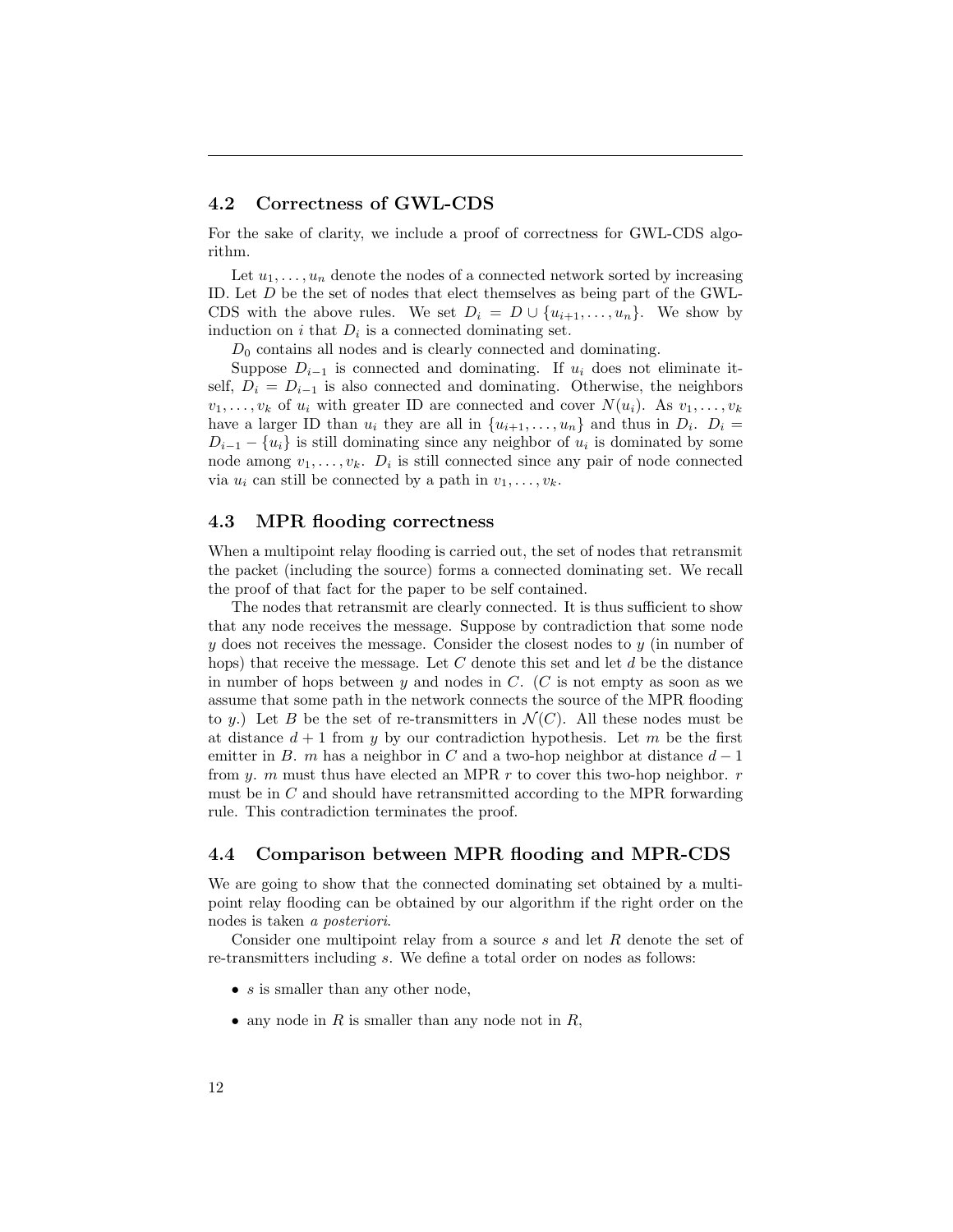- for  $x, y \in R$ ,  $x < y$  if and only if x has emitted before y,
- $\bullet$  the nodes not in R are ordered arbitrarily.

Let us show that our algorithm computes  $R$  as connected dominating set. Let D denote the set computed by our algorithm. We have to show  $D = R$ . First notice that  $s \in D$  by rule 1. Consider any node  $x \in R - \{s\}$ . Since x has emitted, the first time it received the packet from some neighbor y, he was multipoint relay from  $y$  and decided to retransmit.  $y$  is clearly the smallest neighbor of x, implying  $x \in D$  by rule 2. This proves  $R \subset D$ .

Now consider some node  $x \in D$ , and let m be the smallest node in  $\mathcal{N}(\lbrace x \rbrace)$ . As proven before, R is a dominating set. m is thus in R. Either  $m = x$  proving  $x \in R$  or  $m \neq x$ , implying that x was elected by rule 2: x is a multipoint relay of m. As m was the first neighbor of x re-transmitting the packet, x must have decided to retransmit, and again  $x \in R$ . This proves  $D \subset R$ , achieving the proof of  $D = R$ .

The multipoint relay flooding forwarding rule can be seen as a particular case of our connected dominating set algorithm where the only node elected by rule 1 is the source. This is thus not surprising that multipoint relay flooding gives better results when nodes are ordered arbitrarily since a node is elected by rule 1 with probability  $1/(\delta)$  (where  $\delta$  is its degree). The average number of nodes elected by rule 1, is then approximately  $N/\Delta$  when all nodes have a degree close to the average degree  $\Delta$ .

## 5 Conclusion

We have proposed a connected dominating set election algorithm based on multipoint relays. This algorithm shows good results compared to other CDS heuristics. An interesting feature of multipoint relay flooding is to allow "willingness" and "coverage" tuning [1]. Willingness allow nodes to declare if they want or not to relay broadcast packets. The coverage allows to find a good compromise between optimization and reliability by tuning a degree of redundancy in MPR flooding. Important future work resides in allowing such facilities in connected dominating sets algorithms.

## References

- [1] T. Clausen, P. Jacquet (editors), C. Adjih, A. Laouit i, P. Minet, P. Muhlethaler, A. Qayyum, and L.Viennot. Optimized link state routing protocol (olsr). RFC 3626, October 2003. Network Working Group.
- [2] ETSI STC-RES10 Committee. Radio equipment and systems: High performance radio local area network (hiperlan) type 1, functional specifications, June 1996. ETS 300-652.